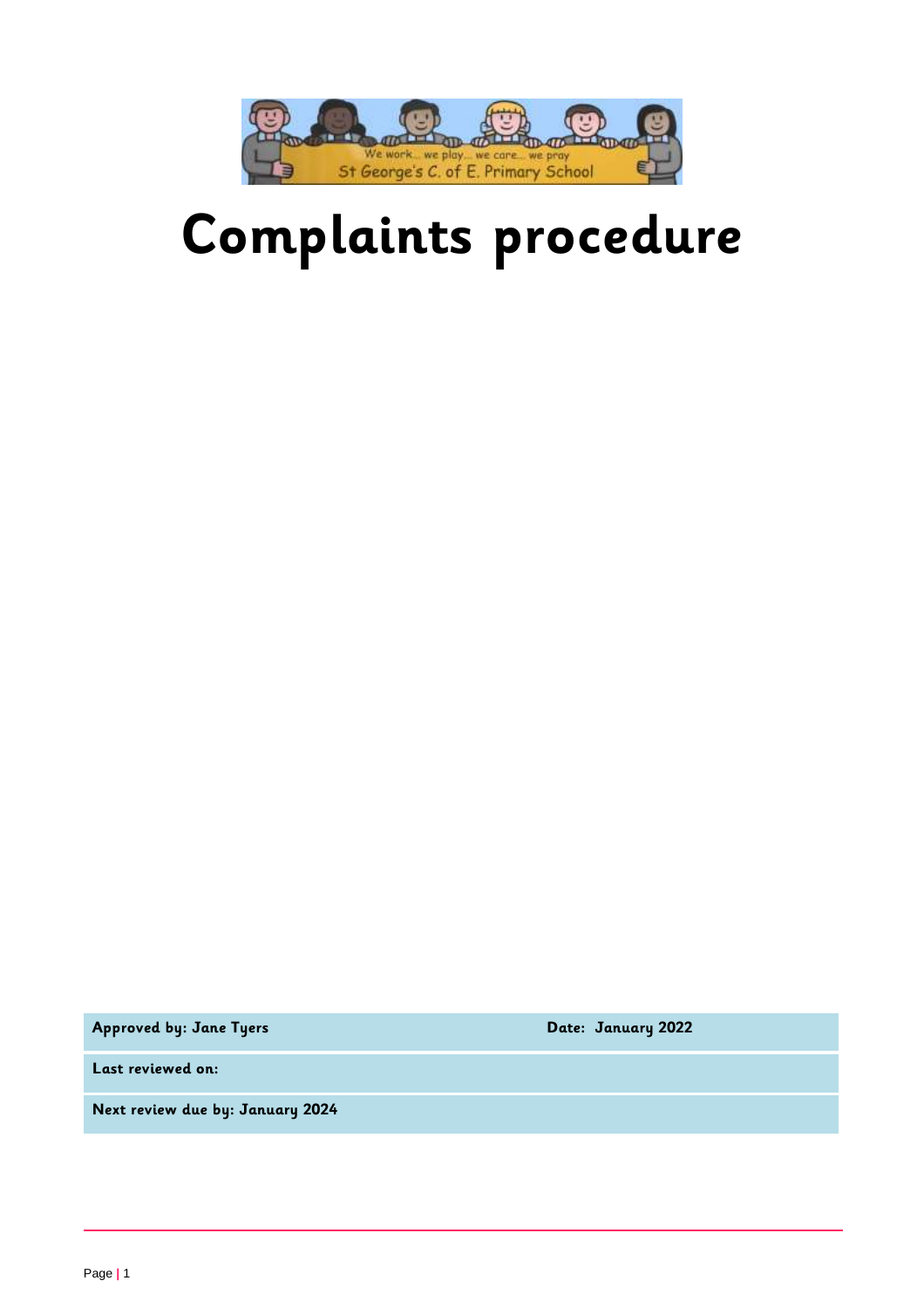# **Contents**

# <span id="page-1-0"></span>**1. Aims**

Our school aims to meet its statutory obligations when responding to complaints from parents of pupils at the school, and others.

When responding to complaints, we aim to:

- Be impartial and non-adversarial
- Facilitate a full and fair investigation by an independent person or panel, where necessary
- Address all the points at issue and provide an effective and prompt response
- Respect complainants' desire for confidentiality
- Treat complainants with respect and courtesy
- Make sure that any decisions we make are lawful, rational, reasonable, fair and proportionate, in line with the principles of administrative law
- Keep complainants informed of the progress of the complaints process
- Consider how the complaint can feed into school improvement evaluation processes

We try to resolve concerns or complaints by informal means wherever possible. Where this is not possible, formal procedures will be followed.

The school will aim to give the complainant the opportunity to complete the complaints procedure in full.

To support this, we will make sure we publicise the existence of this policy and make it available on the school website.

Throughout the process, we will be sensitive to the needs of all parties involved, and make any reasonable adjustments needed to accommodate individuals.

You may wish to add here how these aims help the school to meet its own values.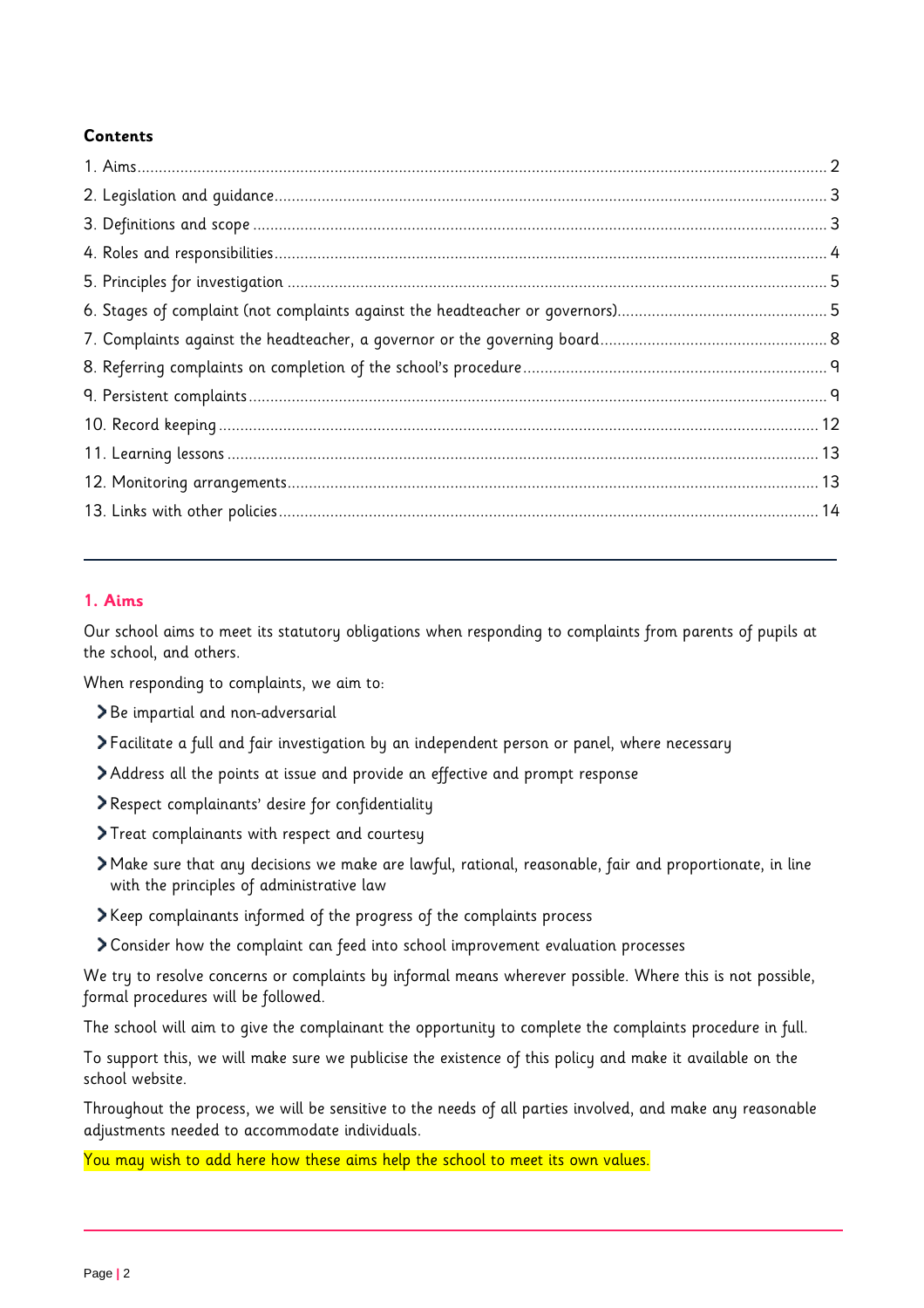# <span id="page-2-0"></span>**2. Legislation and guidance**

This document meets the requirements of section 29 of the **Education Act 2002**, which states that schools must have and make available a procedure to deal with all complaints relating to their school and to any community facilities or services that the school provides.

It is also based on [guidance for schools on complaints procedures](https://www.gov.uk/government/publications/school-complaints-procedures) from the Department for Education (DfE), including the model procedure, and model procedure for dealing with serial and unreasonable complaints.

In addition, it addresses duties set out in the [Early Years Foundation Stage statutory framework](https://www.gov.uk/government/publications/early-years-foundation-stage-framework--2) with regards to dealing with complaints about the school's fulfilment of Early Years Foundation Stage requirements.

## <span id="page-2-1"></span>**3. Definitions and scope**

#### **3.1 Definitions**

The DfE guidance explains the difference between a concern and a complaint:

- A **concern** is defined as "an expression of worry or doubt over an issue considered to be important for which reassurances are sought"
- A **complaint** is defined as "an expression of dissatisfaction however made, about actions taken or a lack of action"

## **3.2 Scope**

The school intends to resolve complaints informally where possible, at the earliest possible stage.

There may be occasions when complainants would like to raise their concerns formally. This policy outlines the procedure relating to handling such complaints.

This policy does **not** cover complaints procedures relating to:

- > Admissions
- Statutory assessments of special educational needs (SEN)
- Safeguarding matters
- > Exclusion
- Whistle-blowing
- Staff grievances
- Staff discipline

Please see our separate policies for procedures relating to these types of complaint.

- > School re-organisation proposals
- Curriculum
- Collective worship

<span id="page-2-2"></span>Complaints about services provided by other providers who use school premises or facilities should be directed to the provider concerned.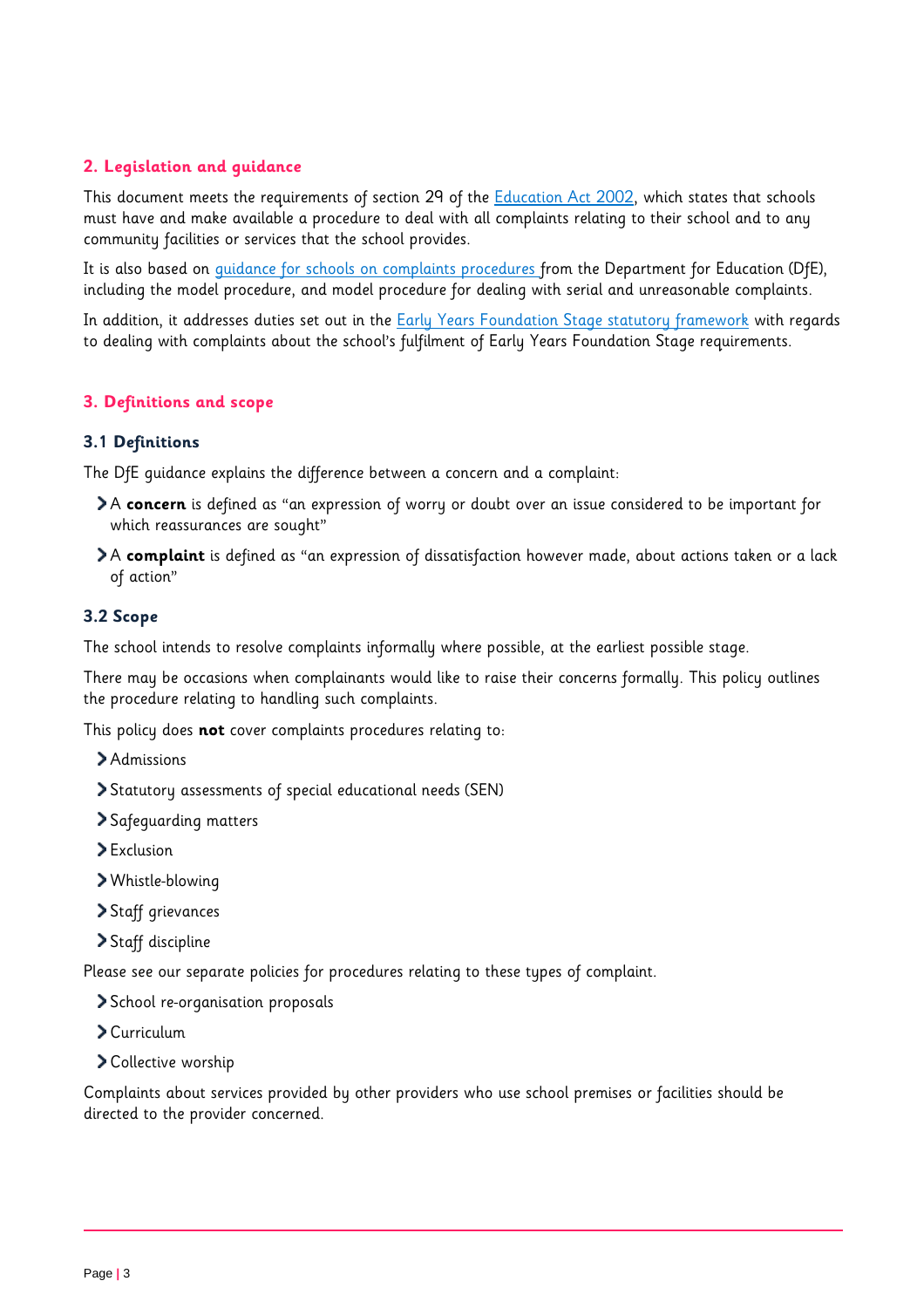# **4. Roles and responsibilities**

#### **4.1 The complainant**

The complainant will get a more effective and timely response to their complaint if they:

- Follow these procedures
- Co-operate with the school throughout the process, and respond to deadlines and communication promptly
- Ask for assistance as needed
- > Treat all those involved with respect
- Not publish details about the complaint on social media

## **4.2 The investigator**

An individual will be appointed to look into the complaint, and establish the facts. They will:

- Interview all relevant parties, keeping notes
- Consider records and any written evidence and keep these securely
- Prepare a comprehensive report to the headteacher or complaints committee which includes the facts and potential solutions

#### **4.3 The complaints co-ordinator**

The complaints co-ordinator can be:

- > The headteacher
- > The designated complaints governor
- Any other staff member providing administrative support

The complaints co-ordinator will:

- Keep the complainant up to date at each stage in the procedure
- Make sure the process runs smoothly by liaising with staff members, the headteacher, chair of governors, clerk and Salford Local Authority.
- > Be aware of issues relating to:
	- o Sharing third party information
	- o Additional support needed by complainants, for example interpretation support or where the complainant is a child or young person
- Keep records

## **4.4 Clerk to the governing board**

The clerk will:

- Be the contact point for the complainant and the complaints committee, including circulating the relevant papers and evidence before complaints committee meetings
- Arrange the complaints hearing
- Record and circulate the minutes and outcome of the hearing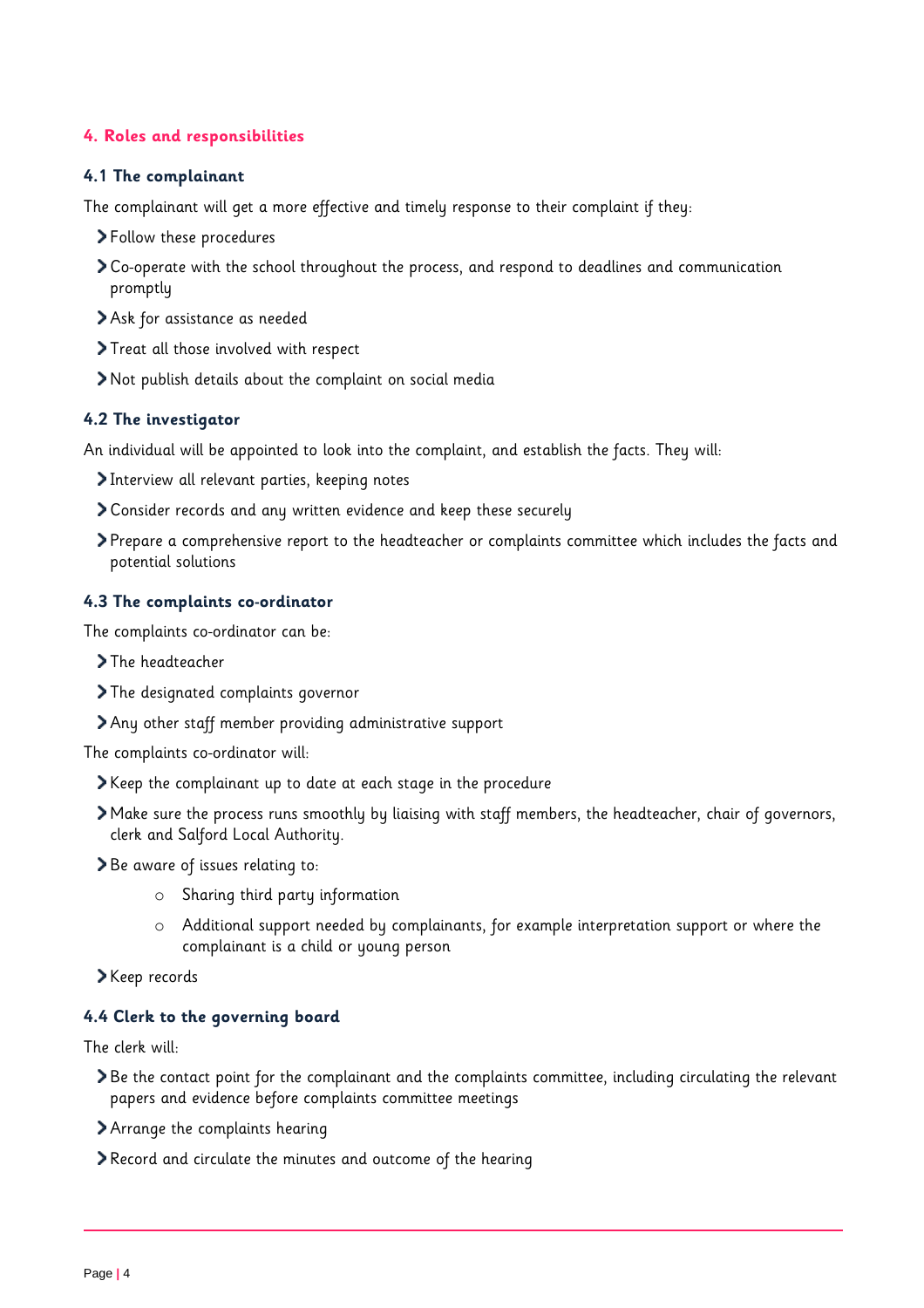#### **4.5 Committee chair**

The committee chair will:

- Chair the meeting, ensuring that everyone is treated with respect throughout
- Make sure all parties see the relevant information, understand the purpose of the committee, and are allowed to present their case

## <span id="page-4-0"></span>**5. Principles for investigation**

When investigating a complaint, we will try to clarify:

- What has happened
- Who was involved
- What the complainant feels would put things right

#### **5.1 Time scales**

The complainant must raise the complaint within 3 months of the incident. If the complaint is about a series of related incidents, they must raise the complaint within 3 months of the last incident.

We will consider exceptions to this time frame in circumstances where there were valid reasons for not making a complaint at that time and the complaint can still be investigated in a fair manner for all involved.

When complaints are made out of term time, we will consider them to have been received on the first school day after the holiday period.

If at any point we cannot meet the time scales we have set out in this policy, we will:

- Set new time limits with the complainant
- Send the complainant details of the new deadline and explain the delay

## **5.2 Complaints about our fulfilment of early years requirements**

We will investigate all written complaints relating to the school's fulfilment of the Early Years Foundation Stage requirements, and notify the complainant of the outcome within 28 days of receiving the complaint. The school will keep a record of the complaint (see section 10) and make this available to Ofsted on request.

Parents and carers can notify Ofsted if they believe that the school is not meeting Early Years Foundation Stage requirements, by calling 0300 123 4666, or by emailing [enquiries@ofsted.gov.uk.](mailto:enquiries@ofsted.gov.uk) An online contact form is also available at https://www.gov.uk/government/organisations/ofsted&org-contacts.

We will notify parents and carers if we become aware that the school is to be inspected by Ofsted. We will also supply a copy of the inspection report to parents and carers of children attending the setting on a regular basis.

#### <span id="page-4-1"></span>**6. Stages of complaint (not complaints against the headteacher or governors)**

**Maintained schools and pupil referral units** can decide how many stages to include in their complaints procedures. Insert stages 1 and 2 below and the relevant stage 3 as instructed, and adapt them as appropriate to reflect your school's circumstances. Delete the second set of sections 6.1-6.3 as these are the procedures for academies.

## **6.1 Stage 1: informal**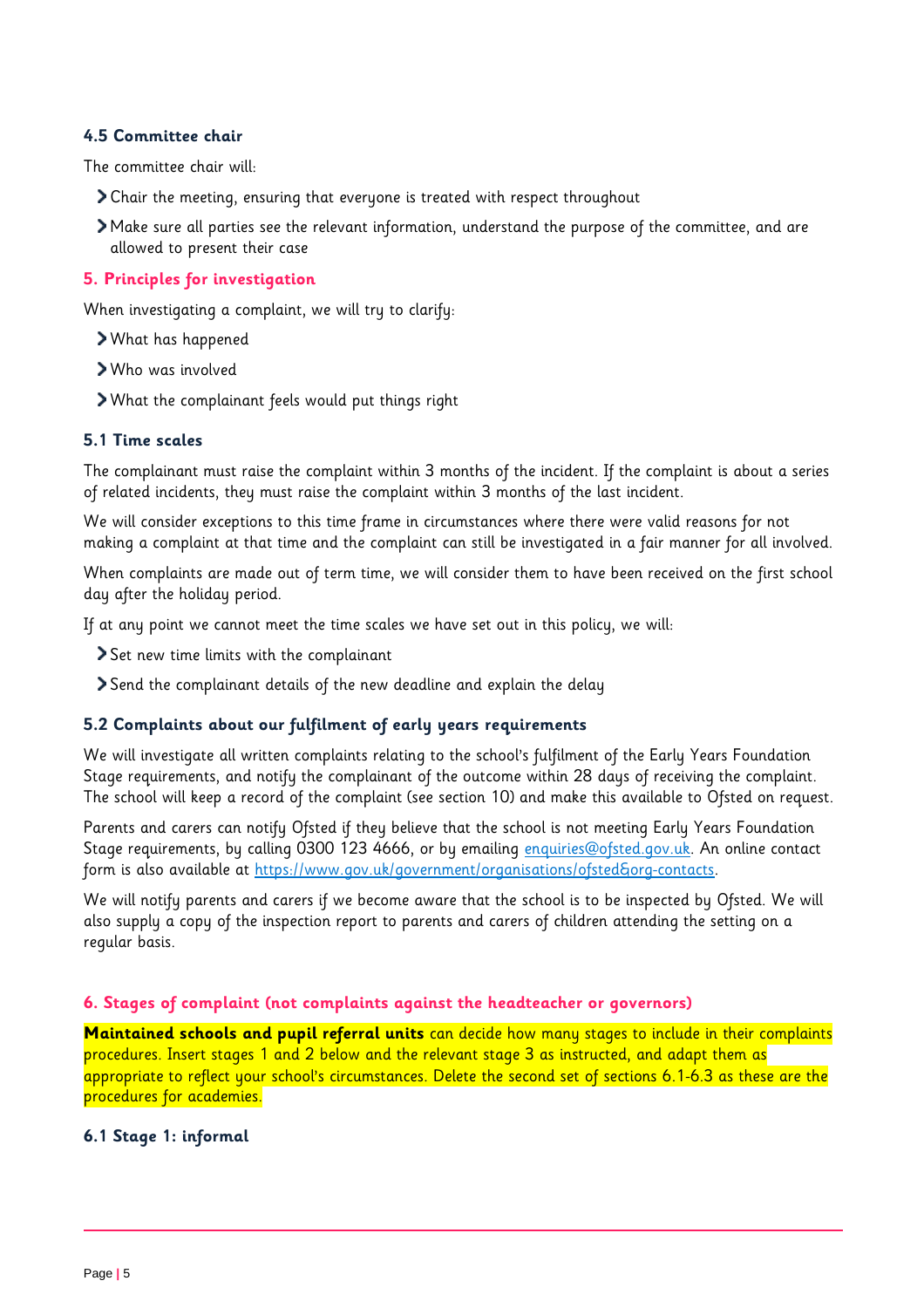The school will take informal concerns seriously and make every effort to resolve the matter quickly. It may be the case that the provision or clarification of information will resolve the issue.

The complainant should raise the complaint as soon as possible with the relevant member of staff or the headteacher as appropriate, either in person or by letter, telephone or email. If the complainant is unclear who to contact or how to contact them, they should contact the school office by telephone on 0161 921 1660 or by email: stgeorges.ceprimary@salford.gov.uk

The school will acknowledge informal complaints within 3 school days, and investigate and provide a response within 10 school days.

The informal stage will involve a meeting between the complainant and the headteacher as appropriate.

If the complaint is not resolved informally, it will be escalated to a formal complaint.

## **6.2 Stage 2: formal**

Formal complaints can be raised:

- By letter or email
- Over the phone
- In person

By a third party acting on behalf of the complainant

The complainant should provide details such as relevant dates, times, and the names of witnesses of events, alongside copies of any relevant documents, and what they feel would resolve the complaint.

If complainants need assistance raising a formal complaint, they can contact the school office by telephone on 0161 921 1660 or by email: stgeorges.ceprimary@salford.gov.uk

The headteacher will record the date the complaint is received and will acknowledge receipt of the complaint in writing (either by letter or email) within 3 school days.

The headteacher (or designated member of the senior leadership team) will call a meeting to clarify concerns, and seek a resolution. The complainant may be accompanied to this meeting, and should inform the school of the identity of their companion in advance.

In certain circumstances, the school may need to refuse a request for a particular individual to attend any such meeting – for example, if there is a conflict of interest. If this is the case, the school will notify the complainant as soon as they are aware, so that the complainant has the opportunity to arrange alternative accompaniment.

The headteacher (or other person appointed by the headteacher for this purpose) will then conduct their own investigation. The written conclusion of this investigation will be sent to the complainant within 10 school days.

If the complainant wishes to proceed to the next stage of the procedure, they should inform the clerk to the governing board within 5 school days of receiving the written response from the Stage 2.

#### **How to escalate a complaint**

Complaints can be escalated by contacting the clerk to the governing board:

- By letter or email
- Over the phone
- > In person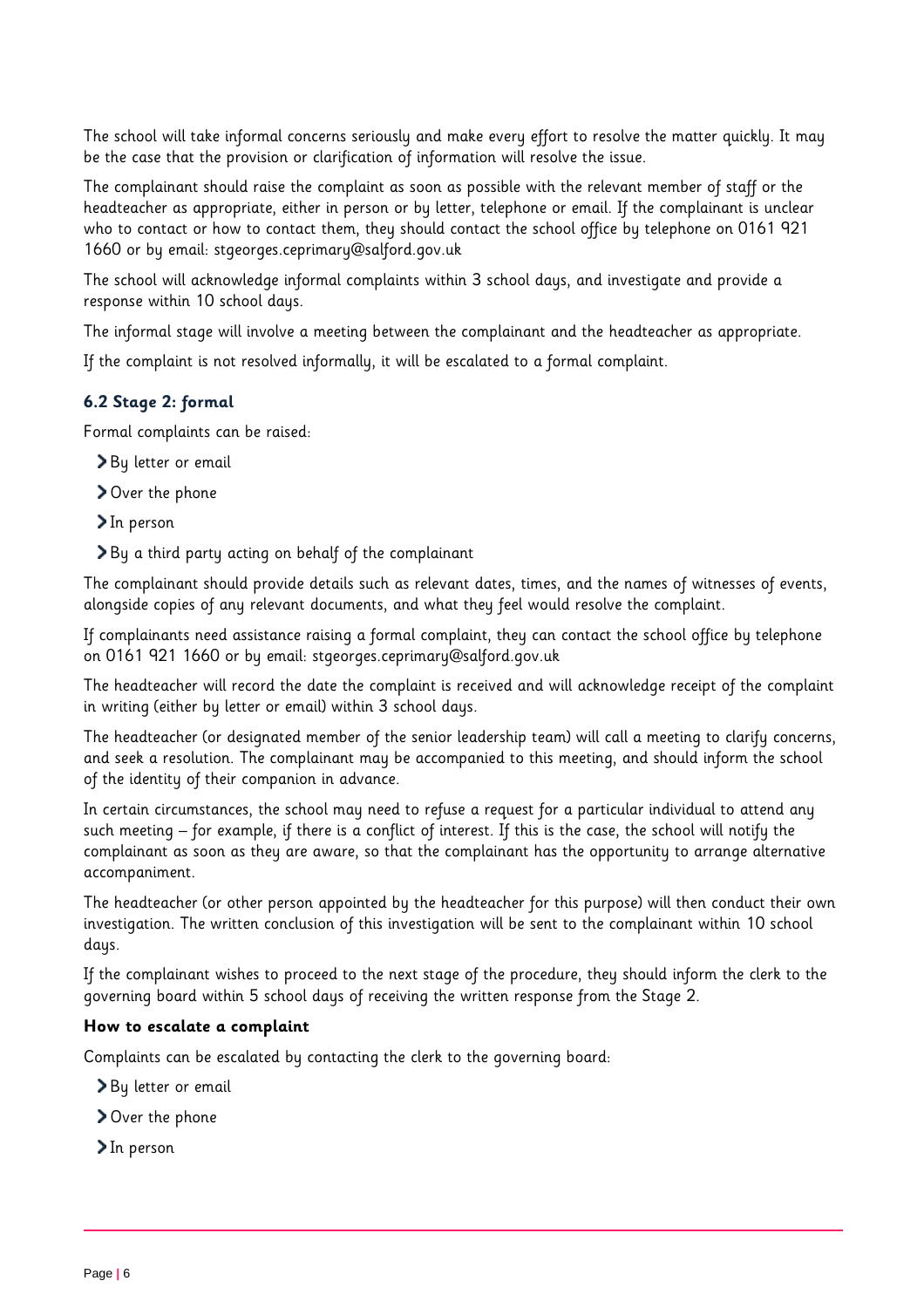Through a third party acting on behalf of the complainant

The clerk will need the details of the complaint as set out above, as well as details from the complainant on how they feel the previous stage of the procedure has not addressed their complaint sufficiently, and what they feel would resolve the complaint.

The written conclusion of this investigation will be sent to the complainant within 10 school days.

If the complainant wishes to proceed to the next stage of the procedure, they should inform the clerk to the governing board in writing within 20 school days. Requests received outside of this time frame will be considered in exceptional circumstances.

The clerk will acknowledge receipt of the request within 5 school days.

## **6.3 Stage 3: submit the complaint to the review panel**

#### **Convening the panel**

The review panel consists of the first 3 members of the governing board available, who don't have direct knowledge of the complaint. These individuals will have access to the existing record of the complaint's progress (see section 10). The governors will select a panel chair from among themselves.

If not enough impartial governors are available, we will seek panel members from other schools or the local authority. We will make sure the governors we source are suitably skilled and can demonstrate that they are independent and impartial.

The complainant must have reasonable notice of the date of the review panel. The clerk will aim to find a date within 10 school days of the request, where possible.

If the complainant rejects the offer of 3 proposed dates without good reason, the clerk will set a date. The hearing will go ahead using written submissions from both parties.

Any written material will be circulated to all parties at least 5 school days before the date of the meeting.

## **At the meeting**

The meeting will be held in private. Electronic recordings of meetings or conversations are not normally permitted unless a complainant's own disability or special needs require it. Prior knowledge and consent of all parties attending will be sought before meetings or conversations take place. Consent will be recorded in any minutes taken.

At the review panel meeting, the complainant and representatives from the school, as appropriate, will be present. Each will have an opportunity to set out written or oral submissions prior to the meeting.

The complainant must be allowed to attend the panel hearing and be accompanied by a suitable companion if they wish. We don't encourage either party to bring legal representation, but will consider it on a case-bycase basis. For instance, if a school employee is called as a witness in a complaint meeting, they may wish to be supported by their union.

Representatives from the media are not permitted to attend.

At the meeting, each individual will have the opportunity to give statements and present their evidence, and witnesses will be called as appropriate to present their evidence.

The panel, the complainant and the school representative will be given the chance to ask and reply to questions. Once the complainant and school representatives have completed presenting their cases, they will be asked to leave and evidence will then be considered.

The panel will then put together its findings and recommendations from the case. The panel will also provide copies of the minutes of the hearing and the findings and recommendations to the complainant and, where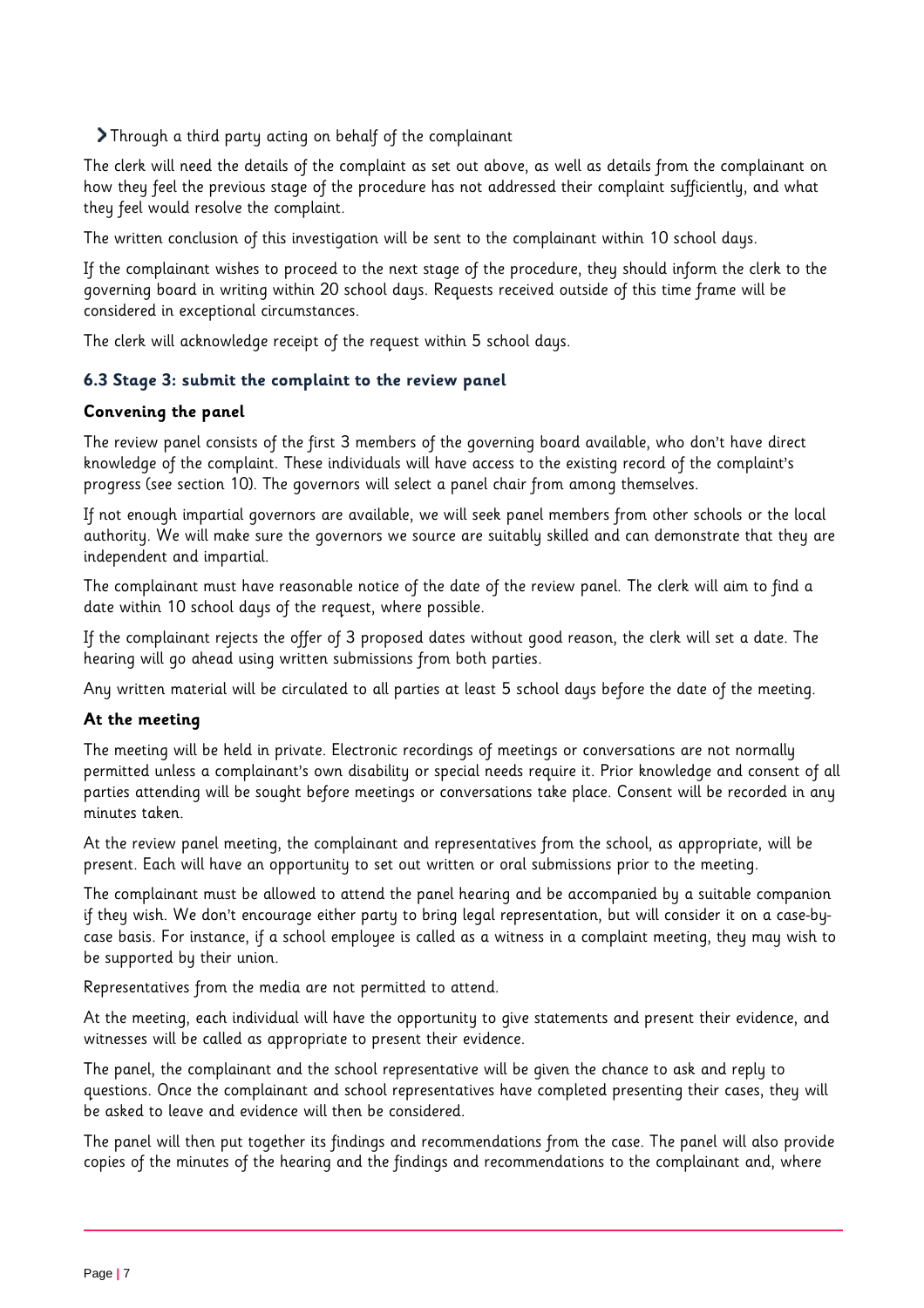relevant, the subject of the complaint, and make a copy of the findings and recommendations available for inspection by the headteacher.

#### **The outcome**

The committee can:

- Uphold the complaint, in whole or in part
- Dismiss the complaint, in whole or in part

If the complaint is upheld, the committee will:

- Decide the appropriate action to resolve the complaint
- Where appropriate, recommend changes to the school's systems or procedures to prevent similar issues in the future

The school will inform those involved of the decision in writing within 15 school days.

#### <span id="page-7-0"></span>**7. Complaints against the headteacher, a governor or the governing board**

The information below is taken from the DfE and ESFA model complaints procedures for maintained schools, single academies and multi-academy trusts.

#### **7.1 Stage 1: informal**

Complaints made against the headteacher or any member of the governing board should be directed to the clerk to the governing board in the first instance.

If the complaint is about the headteacher or one member of the governing board (including the chair or vicechair), a suitably skilled and impartial governor will carry out the steps at stage 1 (set out in section 6 above).

## **7.2 Stage 2: formal**

If the complaint is:

- Jointly about the chair and vice-chair or
- The entire governing board or
- The majority of the governing board

An independent investigator will carry out the steps in stage 2 (set out in section 6 above). They will be appointed by the governing board and will write a formal response at the end of their investigation.

## **7.3 Stage 3: review panel**

If the complaint is:

- Jointly about the chair and vice-chair or
- The entire governing board or
- The majority of the governing board

A committee of independent governors will hear the complaint. They will be sourced from local schools or the local authority and will carry out the steps at stage 3 (set out in section 6 above).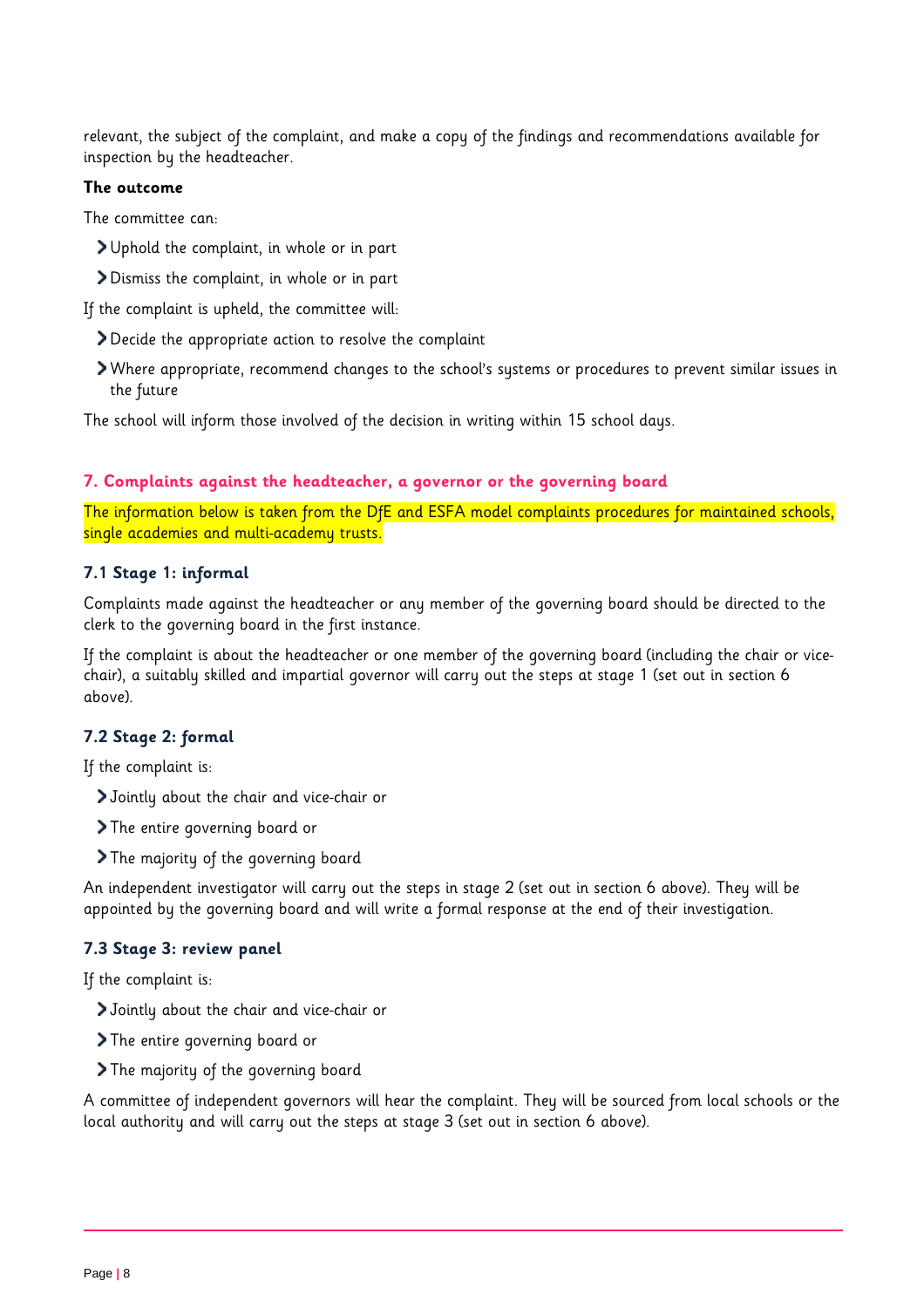# <span id="page-8-0"></span>**8. Referring complaints on completion of the school's procedure**

If the complainant is unsatisfied with the outcome of the school's complaints procedure, they can refer their complaint to the DfE.

The DfE will not re-investigate the matter of the complaint. It will look at whether the school's complaints policy and any other relevant statutory policies that the school holds were adhered to. The DfE also looks at whether the school's statutory policies adhere to education legislation.

The DfE will intervene where a school has:

- Failed to act in line with its duties under education law
- Acted (or is proposing to act) unreasonably when exercising its functions

If the complaints procedure is found to not meet regulations, the school will be asked to correct its procedure accordingly.

For more information or to refer a complaint, see the following webpage:

<https://www.gov.uk/complain-about-school>

We will include this information in the outcome letter to complainants.

The DfE will consider reports of a major failure to meet the standards. Where appropriate, it can arrange an emergency inspection to look at pupil welfare and health and safety, and make sure that the school deals with serious failings.

For more information or to refer a complaint, see the following webpage:

<https://www.gov.uk/complain-about-school>

#### <span id="page-8-1"></span>**9. Persistent complaints**

#### **9.1 Unreasonably persistent complaints**

Most complaints raised will be valid, and therefore we will treat them seriously. However, a complaint may become unreasonable if the person:

- Has made the same complaint before, and it's already been resolved by following the school's complaints procedure
- Makes a complaint that is obsessive, persistent, harassing, prolific, defamatory or repetitive
- Insists on pursuing a complaint that is unfounded, or out of scope of the complaints procedure, beyond all reason
- Pursues a valid complaint, but in an unreasonable manner e.g. refuses to articulate the complaint, refuses to co-operate with this complaints procedure, or insists that the complaint is dealt with in ways that are incompatible with this procedure and the time frames it sets out
- Makes a complaint designed to cause disruption, annoyance or excessive demands on school time
- Seeks unrealistic outcomes, or a solution that lacks any serious purpose or value

#### **Steps we will take**

We will take every reasonable step to address the complainant's concerns, and give them a clear statement of our position and their options. We will maintain our role as an objective arbiter throughout the process,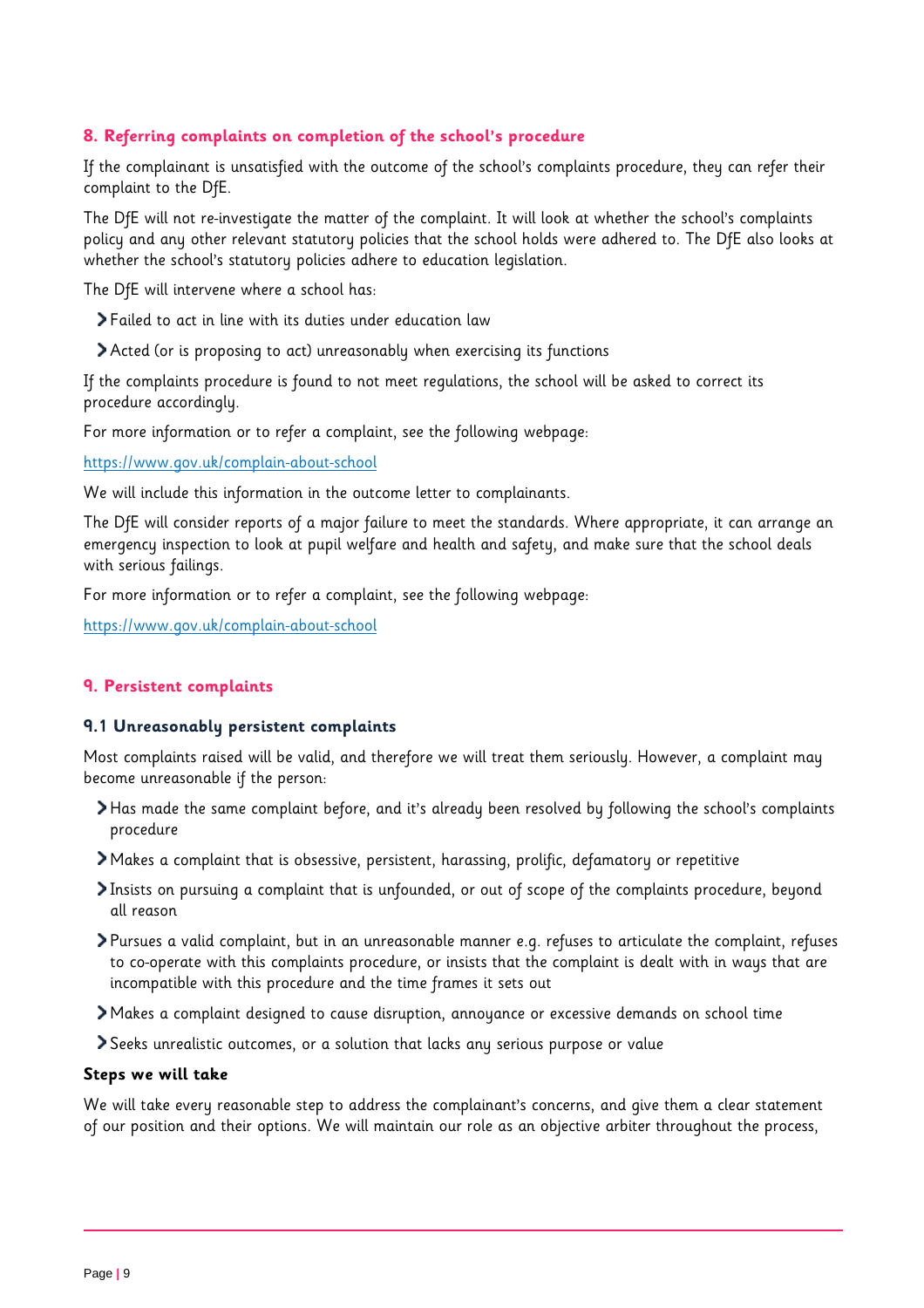including when we meet with individuals. We will follow our complaints procedure as normal (as outlined above) wherever possible.

If the complainant continues to contact the school in a disruptive way, we may put communications strategies in place. We may:

- Give the complainant a single point of contact via an email address
- Limit the number of times the complainant can make contact, such as a fixed number per term
- Ask the complainant to engage a third party to act on their behalf, such as [Citizens Advice](https://www.citizensadvice.org.uk/)
- Put any other strategy in place as necessary

#### **Stopping responding**

We may stop responding to the complainant when all of these factors are met:

- We believe we have taken all reasonable steps to help address their concerns
- We have provided a clear statement of our position and their options
- The complainant contacts us repeatedly, and we believe their intention is to cause disruption or inconvenience

Where we stop responding, we will inform the individual that we intend to do so. We will also explain that we will still consider any new complaints they make.

In response to any serious incident of aggression or violence, we will immediately inform the police and communicate our actions in writing. This may include barring an individual from our school site.

#### **9.2 Duplicate complaints**

If we have resolved a complaint under this procedure and receive a duplicate complaint on the same subject from a partner, family member or other individual, we will assess whether there are aspects that we hadn't previously considered, or any new information we need to take into account.

If we are satisfied that there are no new aspects, we will:

- Tell the new complainant that we have already investigated and responded to this issue, and that the local process is complete
- Direct them to the DfE if they are dissatisfied with our original handling of the complaint

If there are new aspects, we will follow this procedure again.

#### **9.3 Complaint campaigns**

Where the school receives a large volume of complaints about the same topic or subject, especially if these come from complainants unconnected with the school, the school may respond to these complaints by:

- Publishing a single response on the school website
- Sending a template response to all of the complainants

If complainants are not satisfied with the school's response, or wish to pursue the complaint further, the normal procedures will apply.

#### **9.4 Next Steps**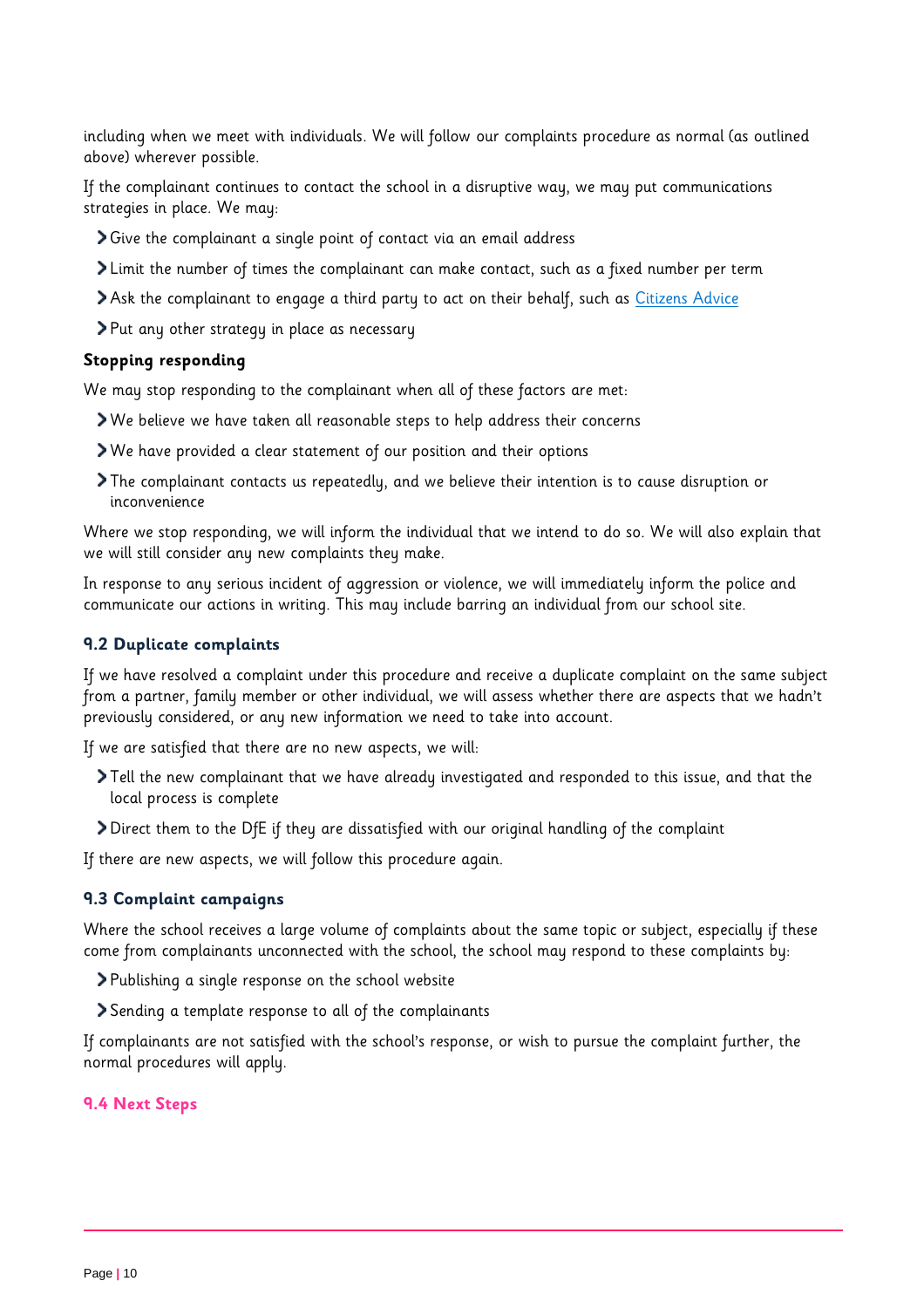If the complainant believes the school did not handle their complaint in accordance with the published complaints procedure or they acted unlawfully or unreasonably in the exercise of their duties under education law, they can contact the Department for Education after they have completed Stage 2.

The Department for Education will not normally reinvestigate the substance of complaints or overturn any decisions made by St George's CE Primary School. They will consider whether St George's CE Primary School has adhered to education legislation and any statutory policies connected with the complaint.

The complainant can refer their complaint to the Department for Education online at: www.education.gov.uk/contactus, by telephone on: 0370 000 2288 or by writing to: Department for Education Piccadilly Gate Store Street Manchester M1 2WD

# **9.5 Policy for managing serial and unreasonable complaints**

St George's CE Primary School is committed to dealing with all complaints fairly and impartially, and to providing a high quality service to those who complain. Anyone has the right to raise a new complaint at any time. We will not normally limit the contact complainants have with the school. However, we do not expect our staff to tolerate unacceptable behaviour and will take action to protect staff from that behaviour, including that which is abusive, offensive or threatening.

The school defines unreasonable complaints as 'those who, because of the frequency or nature of their contact with the school, hinder our consideration of their or other people's complaints'.

## **Examples: A complaint may be regarded as unreasonable when the person making the complaint:**

- refuses to articulate their complaint or specify the grounds of a complaint or the outcomes sought by raising the complaint, despite offers of assistance;
- refuses to co-operate with the complaints investigation process while still wishing their complaint to be resolved;
- refuses to accept that certain issues are not within the scope of a complaints procedure;
- insists on the complaint being dealt with in ways which are incompatible with the adopted complaints procedure or with good practice;
- introduces trivial or irrelevant information which the complainant expects to be taken into account and commented on, or raises large numbers of detailed but unimportant questions, and insists they are fully answered, often immediately and to their own timescales;
- makes unjustified complaints about staff who are trying to deal with the issues, and seeks to have them replaced;
- changes the basis of the complaint as the investigation proceeds;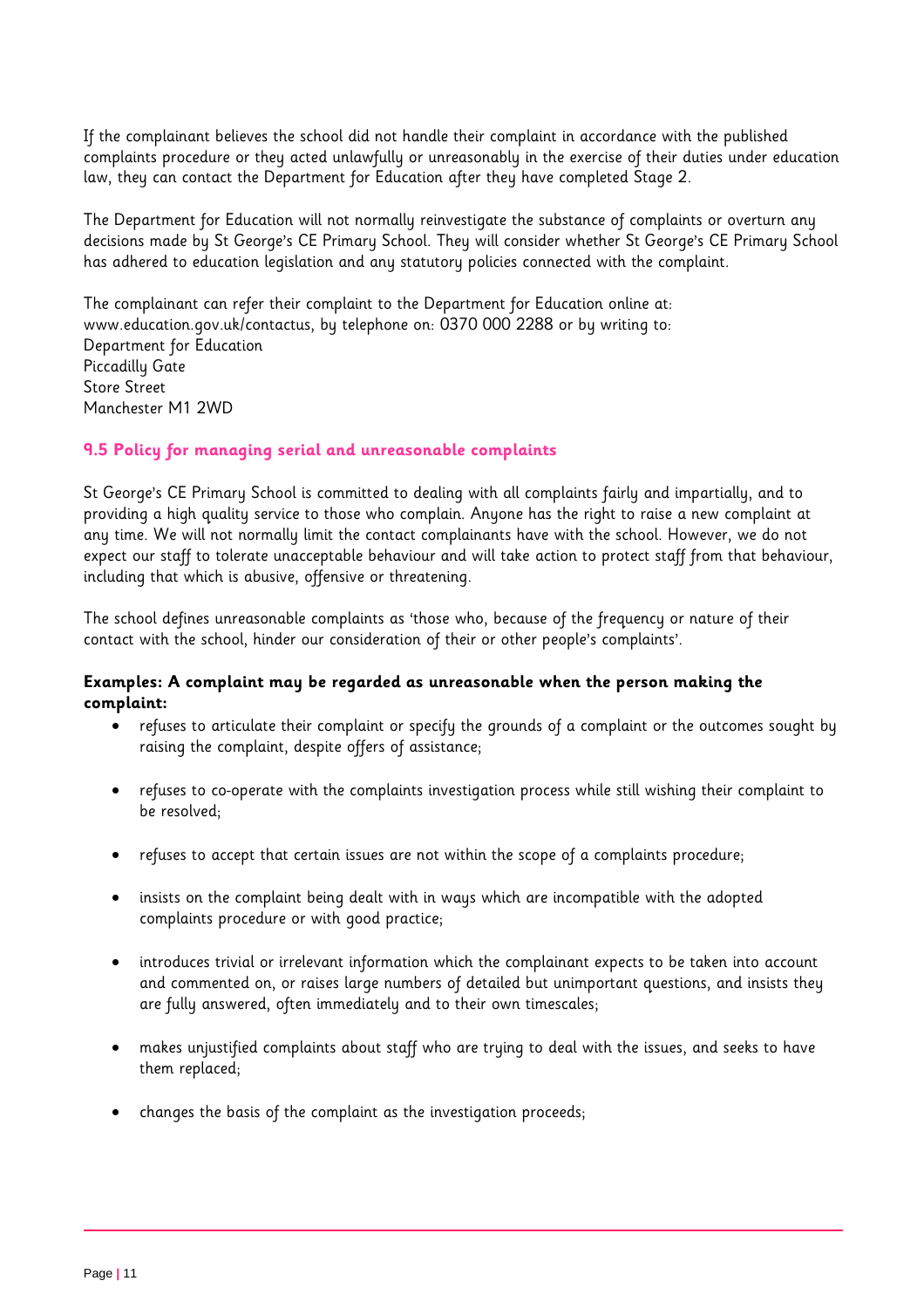- repeatedly makes the same complaint (despite previous investigations or responses concluding that the complaint is groundless or has been addressed);
- refuses to accept the findings of the investigation into that complaint where the school's complaint procedure has been fully and properly implemented and completed including referral to the Department for Education;
- seeks an unrealistic outcome;
- Makes excessive demands on school time by frequent, lengthy, complicated and stressful contact with staff regarding the complaint in person, in writing, by email and by telephone while the complaint is being dealt with.

# <span id="page-11-0"></span>**A complaint may also be considered unreasonable if the person making the complaint does so either face-to-face, by telephone or in writing or electronically: -**

- Maliciouslu:
- Aggressively;
- Using threats, intimidation or violence;
- Using abusive, offensive or discriminatory language;
- Knowing it to be false;
- Using falsified information;
- Publishing unacceptable information in a variety of media such as in social media, websites and newspapers.

Complainants should limit the numbers of communications with a school while a complaint is being progressed. It is not helpful if repeated correspondence is sent (either by letter, phone, email or text) as it could delay the outcome being reached.

Whenever possible, the Head Teacher or Chair of Governors will discuss any concerns with the complainant informally before applying an 'unreasonable' marking including suggesting that the complainant asks a third party to act on their behalf such as the local Citizen' Advice.

If the behaviour continues, the Head Teacher will write to the complainant explaining that their behaviour is unreasonable and asking them to change it. For complainants who excessively contact the school causing a significant level of disruption, we may specify methods of communication (such as restrict the complaint to a single point of contact via an email address) and limit the number of contacts in a communication plan. This will usually be reviewed after 6 months.

In response to any serious incident of harassment, aggression or violence, the concerns and actions taken will be put in writing immediately (including the decision to stop responding) and the police informed. This may include barring an individual from school premises**.**

## **Barring from the School Premises**

Although fulfilling a public function, Schools are private places. The public has no automatic right of entry. Schools will therefore act to ensure they remain a safe place for pupils, staff and other members of their community.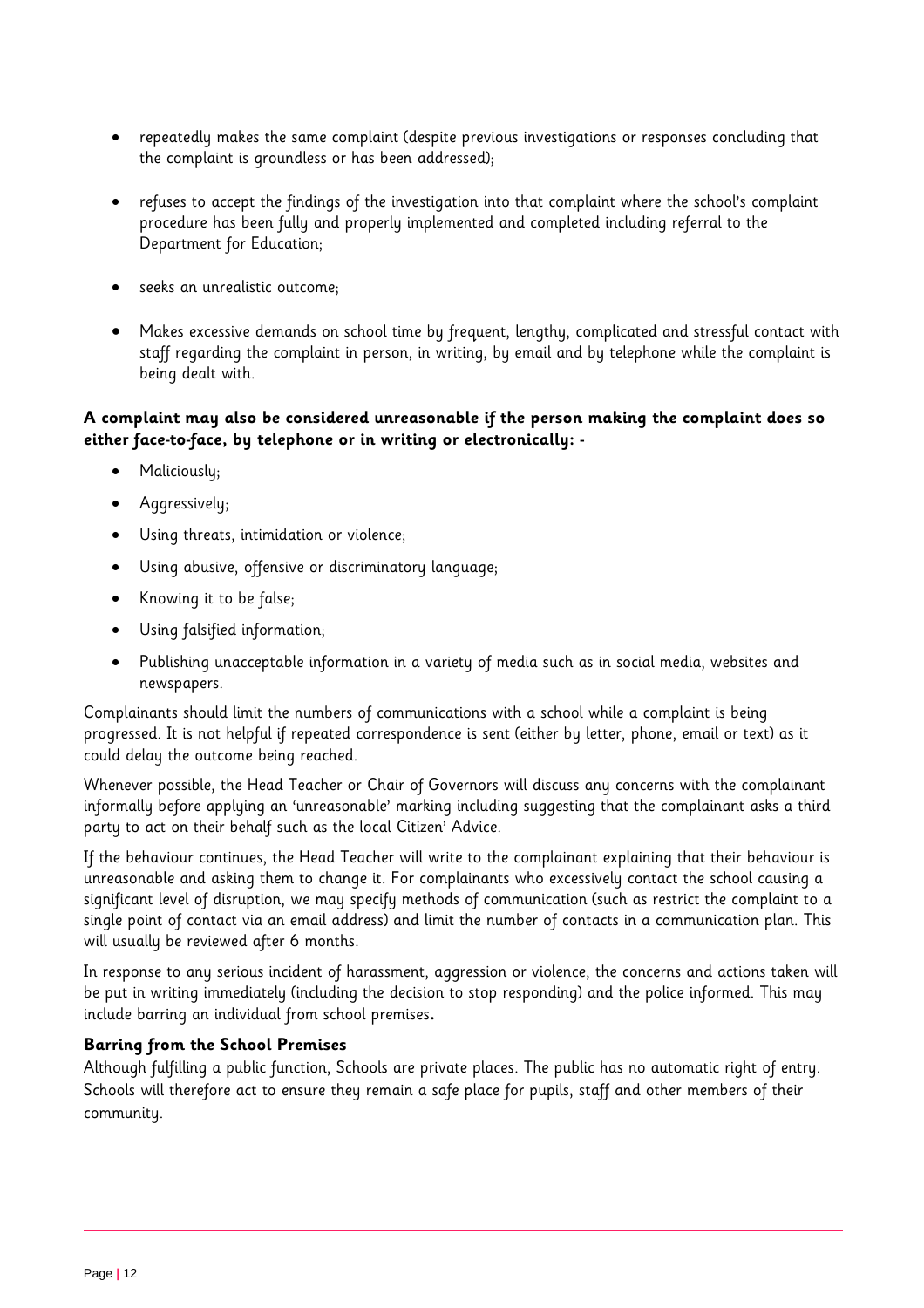If an individual's behaviour is a cause for concern, a school can ask him/her to leave school premises. In serious cases, the Head Teacher or the local authority can notify them in writing that their implied licence to be on school premises has been temporarily revoked subject to any representations that the person may wish to make. Schools should always give that person the opportunity to formally express their views on the decision to bar in writing. Anyone wishing to complain about being barred can do so, by letter or email, to the Chair of Governors. The decision to bar should then be reviewed, taking into account any representations and either confirmed or lifted. If the decision is confirmed the person should be notified in writing, explaining how long the bar will be in place and when the decision will be reviewed, usually after 6 months.

Complaints about barring cannot be escalated to the Department for Education. Once the school's own complaints procedure has been completed, the only remaining avenue of appeal is through the Courts; independent legal advice must therefore be sought.

## **10. Record keeping**

The school will record the progress of all complaints, including information about actions taken at all stages, the stage at which the complaint was resolved, and the final outcome. The records will also include copies of letters and emails, and notes relating to meetings and phone calls.

This material will be treated as confidential and held centrally, and will be viewed only by those involved in investigating the complaint or on the review panel.

This is except where the secretary of state (or someone acting on their behalf) or the complainant requests access to records of a complaint through a freedom of information (FOI) request or through a subject access request under the terms of the Data Protection Act, or where the material must be made available during a school inspection.

Records of complaints will be kept securely, only for as long as necessary and in line with data protection law, our privacy notices and record retention schedule.

The details of the complaint, including the names of individuals involved, will not be shared with the whole governing board in case a review panel needs to be organised at a later point.

Where the governing board is aware of the substance of the complaint before the review panel stage, the school will (where reasonably practicable) arrange for an independent panel to hear the complaint.

Complainants also have the right to request an independent panel if they believe there is likely to be bias in the proceedings. The decision to approve this request is made by the governing board, who will not unreasonably withhold consent.

#### <span id="page-12-0"></span>**11. Learning lessons**

The Chair of Governors will review any underlying issues raised by complaints with the headteacher where appropriate, and respecting confidentiality, to determine whether there are any improvements that the school can make to its procedures or practice to help prevent similar events in the future.

#### <span id="page-12-1"></span>**12. Monitoring arrangements**

The Chair of Governors will monitor the effectiveness of the complaints procedure in making sure that complaints are handled properly. The Chair of Governors will track the number and nature of complaints, and review underlying issues as stated in section 11.

The complaints records are logged and managed by the headteacher.